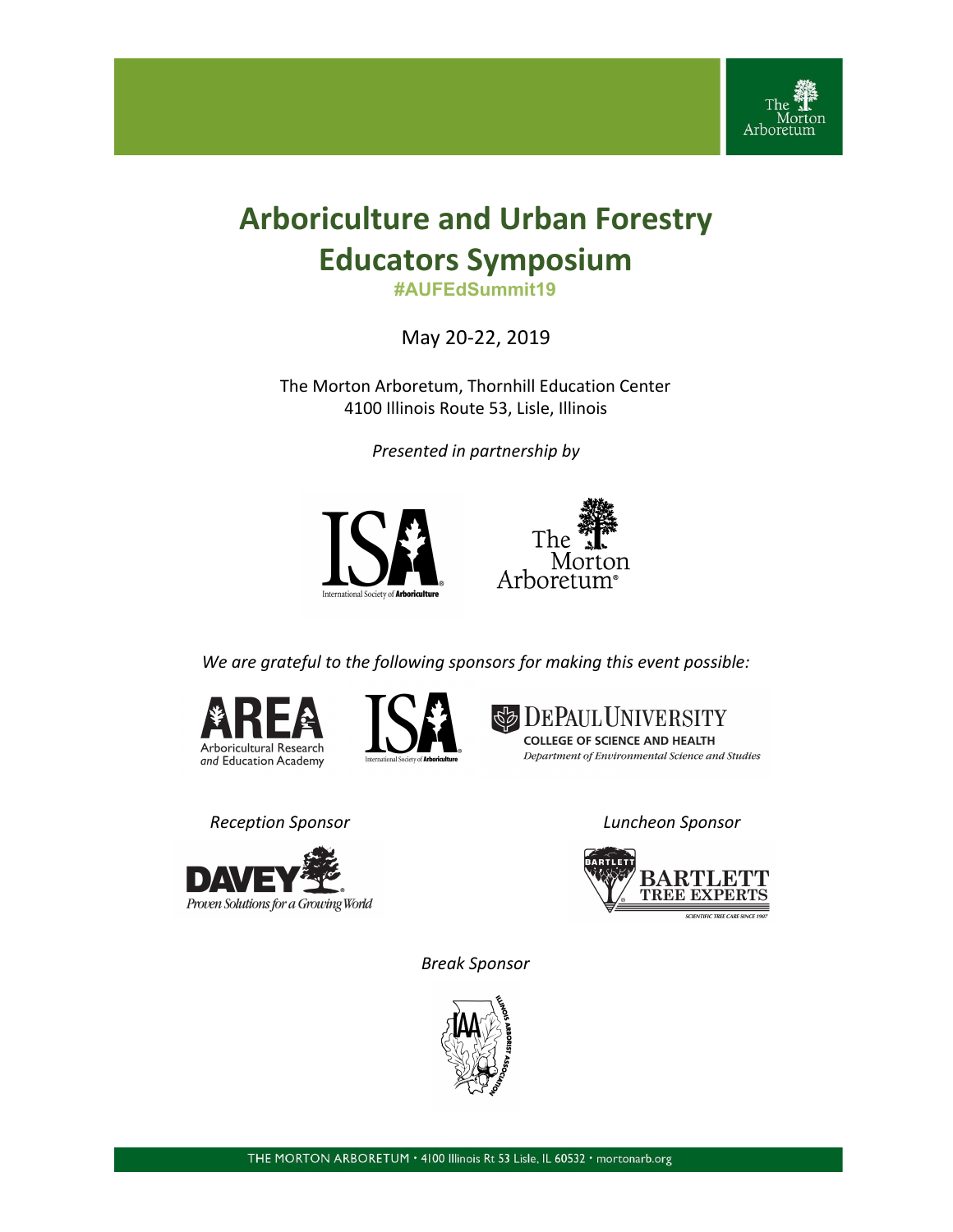

# Questions and Assistance

If you need assistance during the conference, the staff at the conference registration desk and the members of the conference committee will be happy to answer any questions you might have.

# Information Online

Visitor information, shuttle times for Monday workshops, and abstracts for the conference presentations are available online at: <https://www.lufa-depaul.org/edsummit2019program.html>.

# Cell Phones

Please silence cell phones during sessions as a courtesy to presenters and participants.

# Spread the Word

Please use **#AUFEdSummit19** on social media posts related to the conference. Follow The Morton Arboretum on Twitter at @MortonArboretum and International Society for Arboriculture at @ISArboriculture.

### Wi-Fi Access

Public wireless internet access is available in the Thornhill Education Center at: Morton-WiFi. Guests registered for the conference block at the hotel can also access Wi-Fi in their rooms.

# Posters

Posters will be displayed in the Founder's Room at the Thornhill Education Center during sessions and breaks on Monday, May 20. Presenters will be available at their posters during the poster session and reception scheduled at the Maple/Elm/Ash rooms of the DoubleTree by Hilton (3003 Corporate West Drive, Lisle, Illinois), from 6:00 to 8:00 p.m Monday evening.

# Continuing Education

If you need a letter confirming your participation in this symposium for your employer or for continuing education credit, please see the registration table in the Thornhill Lobby.

# Hotel Shuttles

Hotel shuttles will run from the DoubleTree by Hilton to the Thornhill Education Center at the Arboretum each morning and return to the DoubleTree by Hilton each evening. Shuttle schedules are available at the registration table.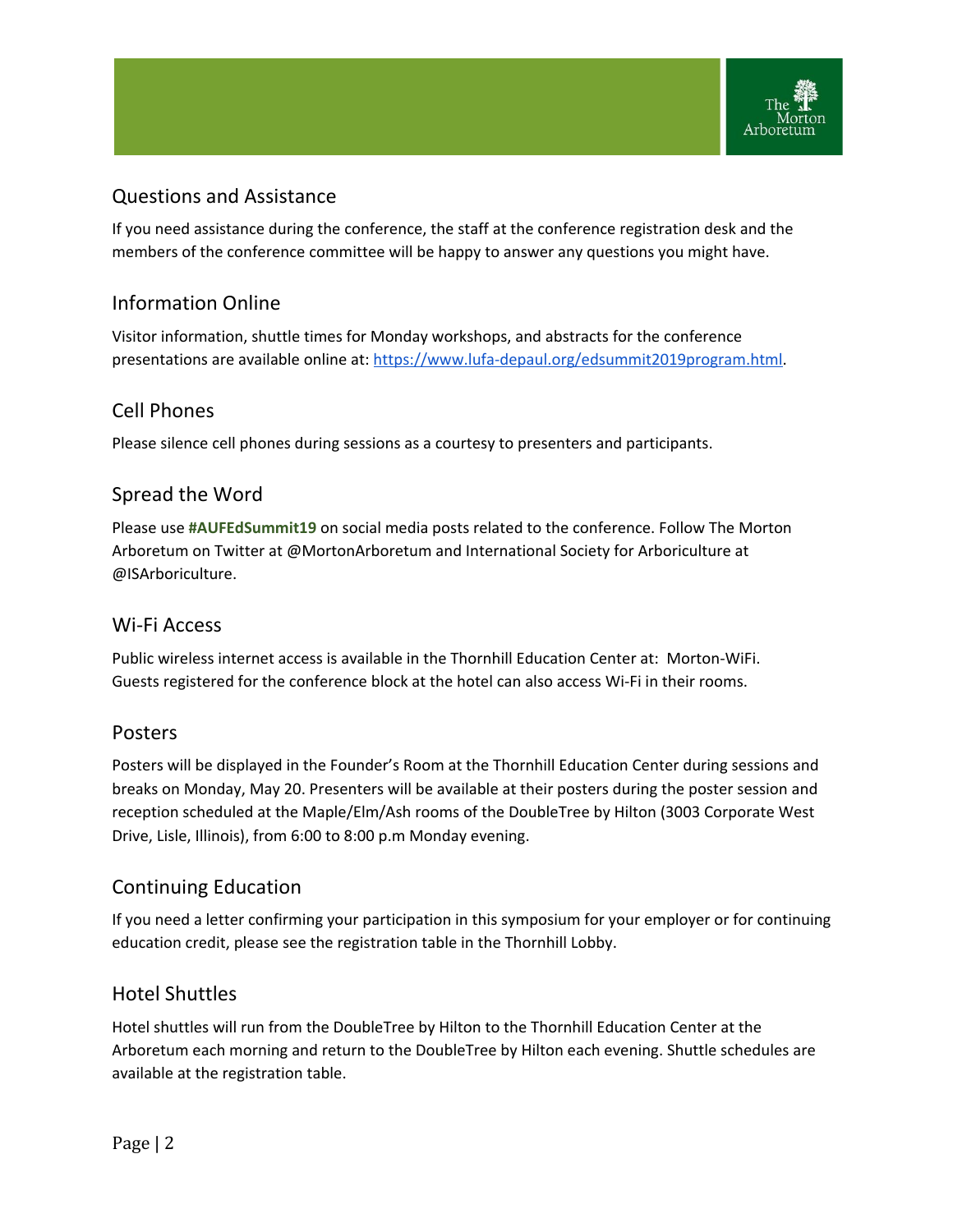

# **Schedule**

# **Monday, May 20**

8:30–9:00 a.m. Registration and Coffee, Thornhill Education Center

#### **9:00–9:30 a.m. Welcome and Introduction** (Arbor Room)

*Nicole Cavender, Vice President of Science and Conservation, The Morton Arboretum, Lisle, Illinois*

### **9:30–10:30 a.m. Keynote Presentation: Inspiring Change Through Science-based Knowledge and Targeted Communications**

*Melinda Myers, Certified Arborist and Garden Communicator, Milwaukee, Wisconsin*

#### **10:30–10:45 a.m. Coffee Break** *sponsored by the Illinois Arborists Association*

**10:45 a.m.– 11:15 p.m. The Broadening & Proliferation of Arboriculture & Urban Forestry Programs** *Francesco Ferrini, Professor of Arboriculture and Dean of the School of Agriculture, Food, Environment, & Forestry, Università di Firenze, Florence, Italy*

**11:15–11:45 a.m. Growing Trees in the Prairie: Creating an urban forestry program** *Eric North, Assistant Professor of Practice, University of Nebraska-Lincoln, Lincoln, Nebraska*

### **11:45–12:15 p.m. Forestry Comes to Town: The interdisciplinary development of global higher education on urban forestry**

*Wendy Chen, Associate Professor in the Department of Geography and Director of the International Centre for China Development Studies, University of Hong Kong, Pokfulam, Hong Kong*

#### **12:15–1:15 p.m. Lunch, Founder's Room**

Please pick up a box lunch in the Founder's Room and join us for themed discussions in small groups, or explore on your own. Lunch seating is on the lower level and outside at the Thornhill Shelter.

### **1:15–2:45 p.m. Panel Discussion: An industry perspective on the responsibilities of and need from higher education**

Moderator: *Brigitte Orrick, Director of Recruiting & Employee Development at The Davey Tree Expert Company*

Panelists: *Terry Baker, CEO, Society of American Foresters; Philip Charlton, Executive Director, Utility Arborist Association; Scott Jamieson, Vice President Midwest Division, Corporate Partnerships and Bartlett Tree Inventory Solutions, Bartlett Tree Experts; Jerri LaHaie, Executive Director, Society of Municipal Arborists; Don Roppolo, President, Society of Commercial Arboriculture; Luana Vargas, Director of Credentialing Services, International Society of Arboriculture.*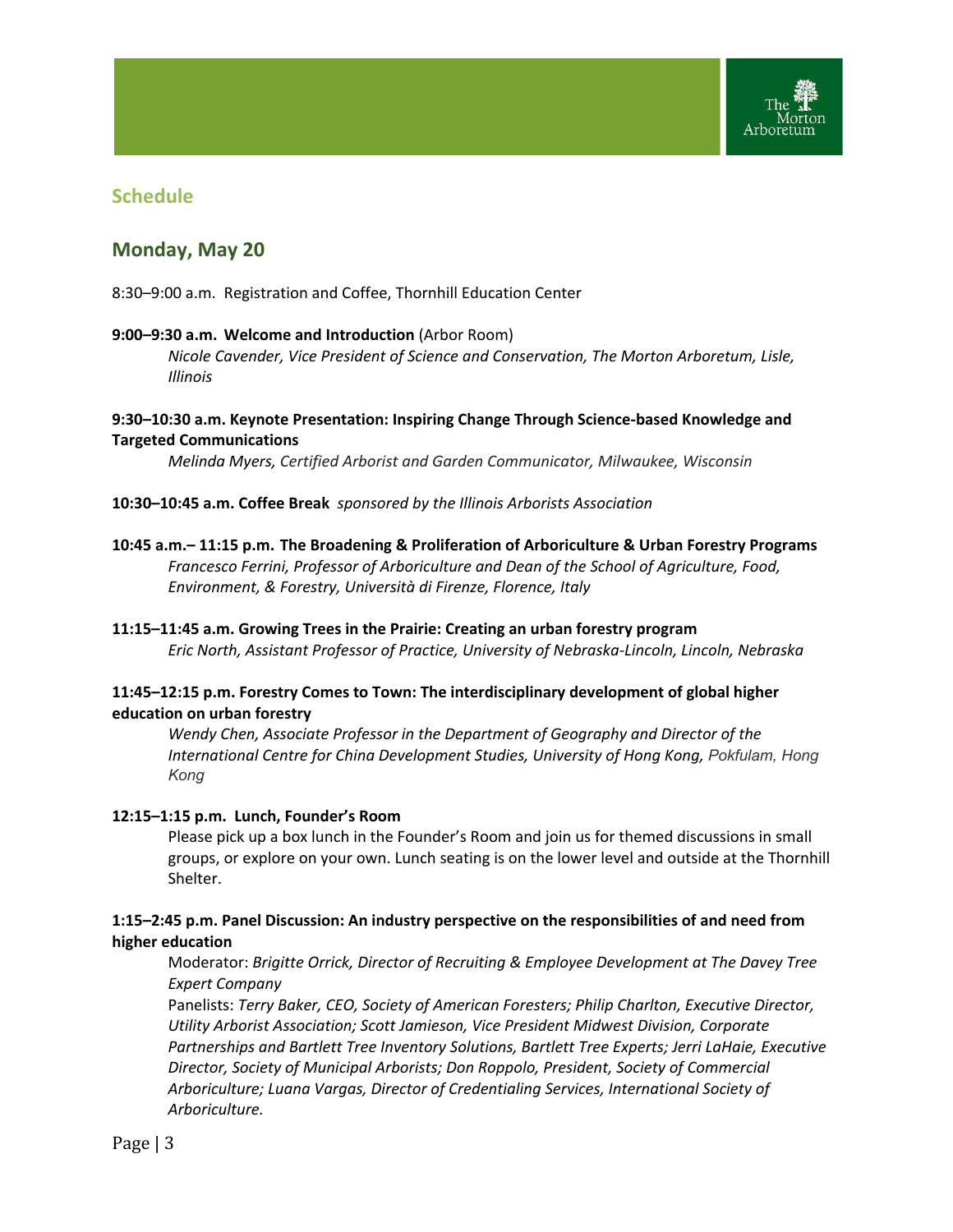

#### **2:45–3:00 p.m. Break**

### **3:00–3:45 p.m. Ready, Set, Click: Teaching arboriculture and urban forestry online** *Andrew Hirons, Senior Lecturer in Arboriculture, Myerscough College Paul Ries, Director of the Graduate Certificate in Urban Forestry, Oregon State University, Corvallis, Oregon*

#### **3:45–4:15 p.m. Exposure–What Matters When Engaging Diverse Student Bodies**

*Sharon Jean-Philippe, Associate Professor of Urban Forestry in the Department of Forestry, Wildlife and Fisheries, University of Tennessee, Knoxville, Tennessee*

#### **4:15–5:00 p.m. Story Hour Session**

Short stories sharing experiences from the field on unique aspects of arboriculture & urban forestry education.

#### **Using Social Media to Increase Contact Time and Teaching Moments**

*Todd West, Professor, Dept of Plant Sciences, North Dakota State University, Fargo, North Dakota*

#### **Community & Engaged Learning: The butterfly garden project**

*Sara Barron, Sessional Instructor, University of British Columbia, Vancouver, British Columbia, Canada*

#### **Hands-On Tree Benefits with Kitchen Accessories**

*Nic Williamson, Urban Forest Initiative Coordinator, Department of Forestry and Natural Resources, University of Kentucky, Lexington, Kentucky*

#### **PuppetTree: A 5 minute show about Trevor Tree & Dr. Treedom**

*Karen Cantor, Puppeteer, Singing Wolf Docs, Santa Fe, New Mexico Additional Contributors: Guy Meilleur, Master Arborist*

#### **5:00–6:00 p.m. Break**

5:15 p.m. Shuttles to DoubleTree by Hilton for Poster Reception

#### **6:00–8:00 p.m. Networking and Poster Reception, DoubleTree by Hilton**

Posters, drinks, and light refreshments. In the Maple/Elm/Ash rooms at the DoubleTree by Hilton, *sponsored by The Davey Tree Expert Company.*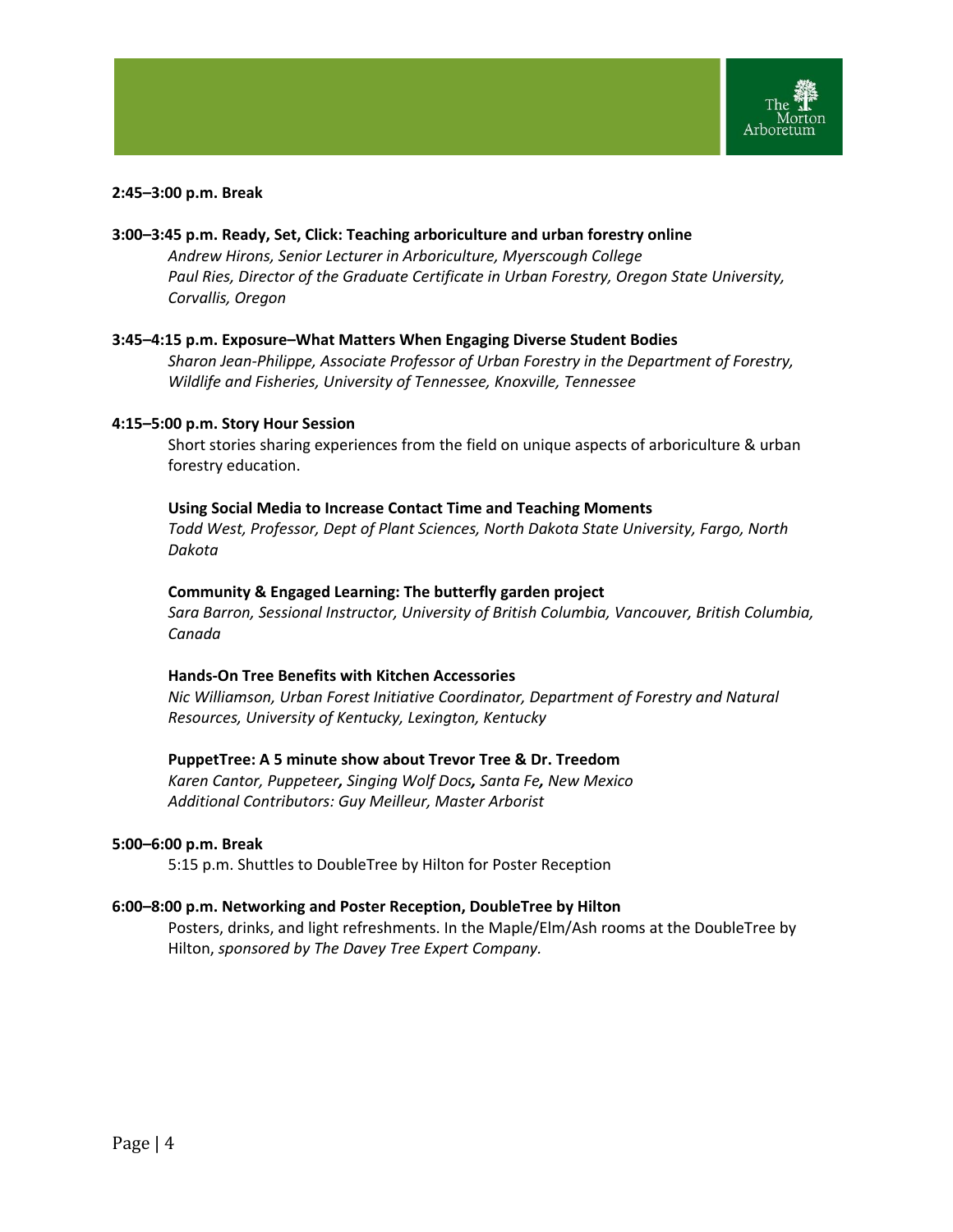

# **Tuesday, May 21, 2019**

8:00–8:30 a.m. Registration & coffee

### **8:30–9:30 a.m. Keynote: Can Urban Forestry Educational Programs Foster Cooperation Across Professions?** (Arbor Room)

*Susan D. Day, Professor of Urban Forestry and Director of the Bachelors of Urban Forestry program, University of British Columbia, Vancouver, Canada*

#### **9:30–10:30 a.m. Short Talks Session 1** (Arbor Room)

#### **What the Tree Care Profession Wants and What We Teach: Is there a disconnect?**

*John Ball, Professor of Forestry, Department of Agronomy, Horticulture and Plant Science, South Dakota State University, Brookings, South Dakota and Sharon Jean-Phillipe, Associate Professor of Urban Forestry, Department of Forestry, Wildlife and Fisheries at the University of Tennessee, Knoxville, Tennessee*

**Women in Trees: A collaborative approach to recruiting young women for a career in trees** *Katrina Van Osch-Saxon, Faculty-Urban Forestry, Fleming College-School of Environmental and Natural Resource Sciences, Lindsay, Ontario, Canada*

### **Teaching Urban Forestry Management at a Non-Forestry School: An opportunity to expand the profession**

*Burney Fischer, Clinical Professor Emeritus of Public and Environmental Affairs, O'Neill School of Public and Environmental Affairs, Indiana University Bloomington, Bloomington, Indiana*

#### **10:30–10:50 a.m. Coffee Break**

#### **10:50–12:30 p.m. Short Talks Session 2** (Arbor Room)

#### **Teaching Assistants in Urban Forest Education**

*Zach Wirtz, Masters Student & Graduate Teaching Assistant, Faculty of Forestry, University of British Columbia, Vancouver, British Columbia, Canada*

#### **Pathways to Green Careers Start with STEM**

*Meghan Bowe, Projects Coordinator Consultant, Environmental Education Association of Illinois, Poplar Grove, Illinois*

### **Enhancing Urban Forestry & Arboriculture Education and Research through Partnerships** *Kamran Abdollahi, Professor & Program Leader, Urban Forestry & Natural Resources, Southern*

*University and A&M College, Baton Rouge, Louisiana*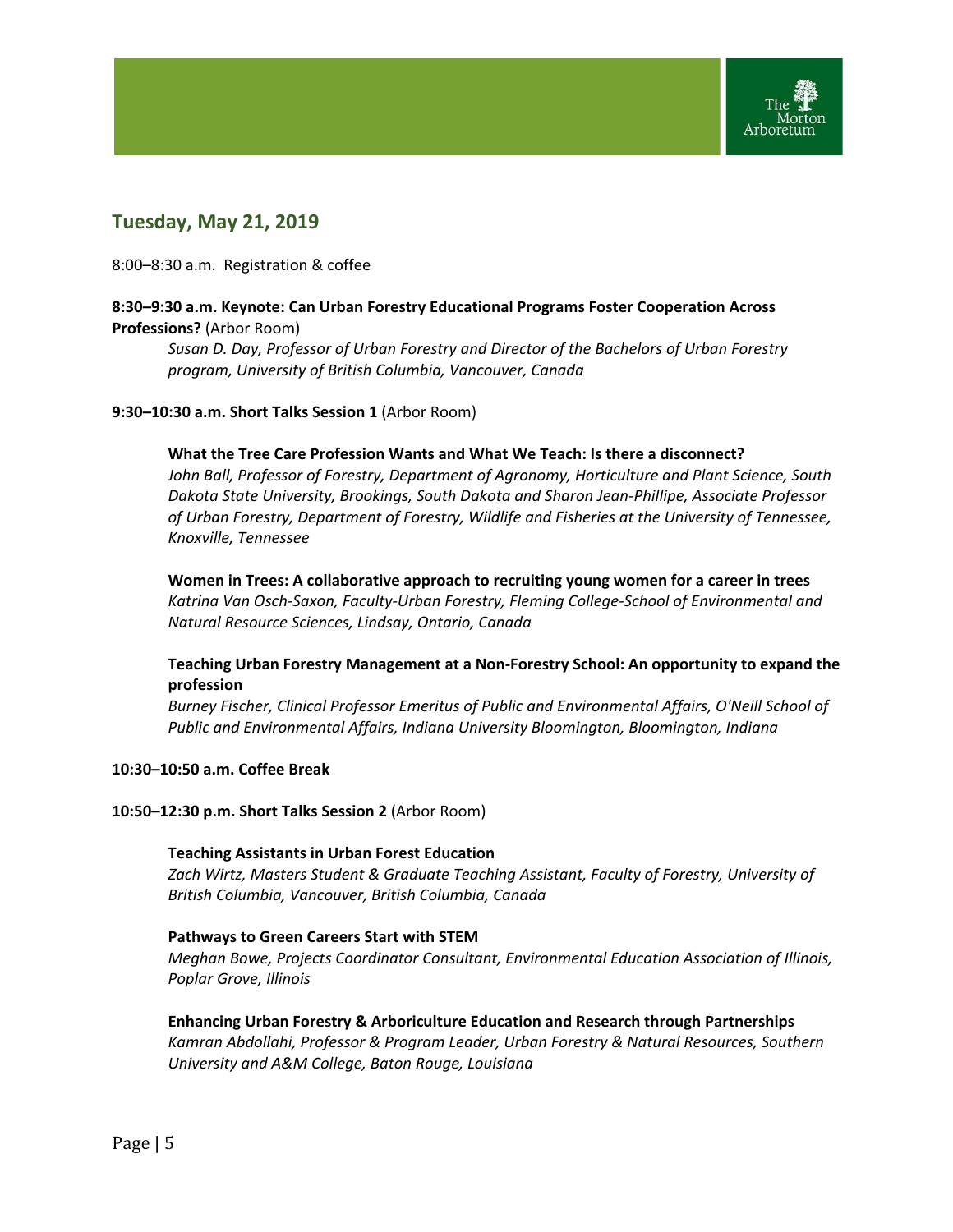

### **MAPping Pathways to Higher Education through the Urban Forest**

*Asia Dowtin Assistant Professor of Urban and Community Forestry, Department of Forestry, Michigan State University and David Rothstein, Professor, Department of Forestry, Michigan State University, East Lansing, Michigan*

**Helping Adult Learners Become Better Stewards of their Backyard Woods - Virtually!** *Gwen Kozlowski, Outreach & Education Coordinator, and Katherine Forrer, Urban & Community Forestry Outreach Specialist, Vermont Urban & Community Forestry Program, University of Vermont Extension, South Burlington, Vermont*

**12:30–1:30 p.m. Sandwich Buffet Lunch** *sponsored by Bartlett Tree Experts* Lunch seating is on the lower level and outside at the Thornhill Shelter.

#### **1:30–3:30 p.m. Concurrent Workshop Offerings** (pick 1 to attend)

### **Experiential Learning in Arboriculture Education: Service Learning Projects and Capstone Courses at the Post-Secondary Level** (Arbor Room)

Facilitated by: *Gary Johnson, University of Minnesota, St. Paul, Minnesota, and Rich Hauer, University of Wisconsin-Stevens Point, Stevens Point, Wisconsin* Additional contributors: *Sara Barron, University of British Columbia, Vancouver, British Columbia, Canada, Chris Sass, University of Kentucky, Lexington, Kentucky, Rick Harper, University of Massachusetts-Amherst, Amherst, Massachusetts, Jason Gordon, Mississippi State University, Mississippi State, Mississippi*

OR

### **Engaging the Next Generation: Increasing K-12 Interest in Urban Trees and Forests** (Founder's Room)

Facilitator: *Holly Campbell, Southern Region Extension Forestry, Athens, Georgia* Additional contributors: *Warren Hoselton, Pricklethorn Productions, Toronto, Ontario, Canada, Jaclyn Stallard, Project Learning Tree, Washington D.C., Meghan Bowe, Environmental Education Association of Illinois, Poplar Grove, Illinois, Beattra Wilson, US Forest Service, Washington D.C.*

OR

**Developing a New Urban Forestry Program** (Classroom B) Facilitator: *Eric North, University of Nebraska-Lincoln, Lincoln, Nebraska*

#### **3:30–3:45 p.m. Break**

#### **3:45–4:45 p.m. Concurrent Workshop Offerings** (pick 1 to attend)

**From Zero to Hero: Training & Certifying Urban Forestry Volunteers** (Arbor Room) Facilitator: *Ian McDermott, Pershore College, Pershore, Worcestershire, United Kingdom* Additional contributors: *Ryan Murphy, University of Minnesota, Beth Botts, Openlands TreeKeeper and The Morton Arboretum, Lisle, Illinois*